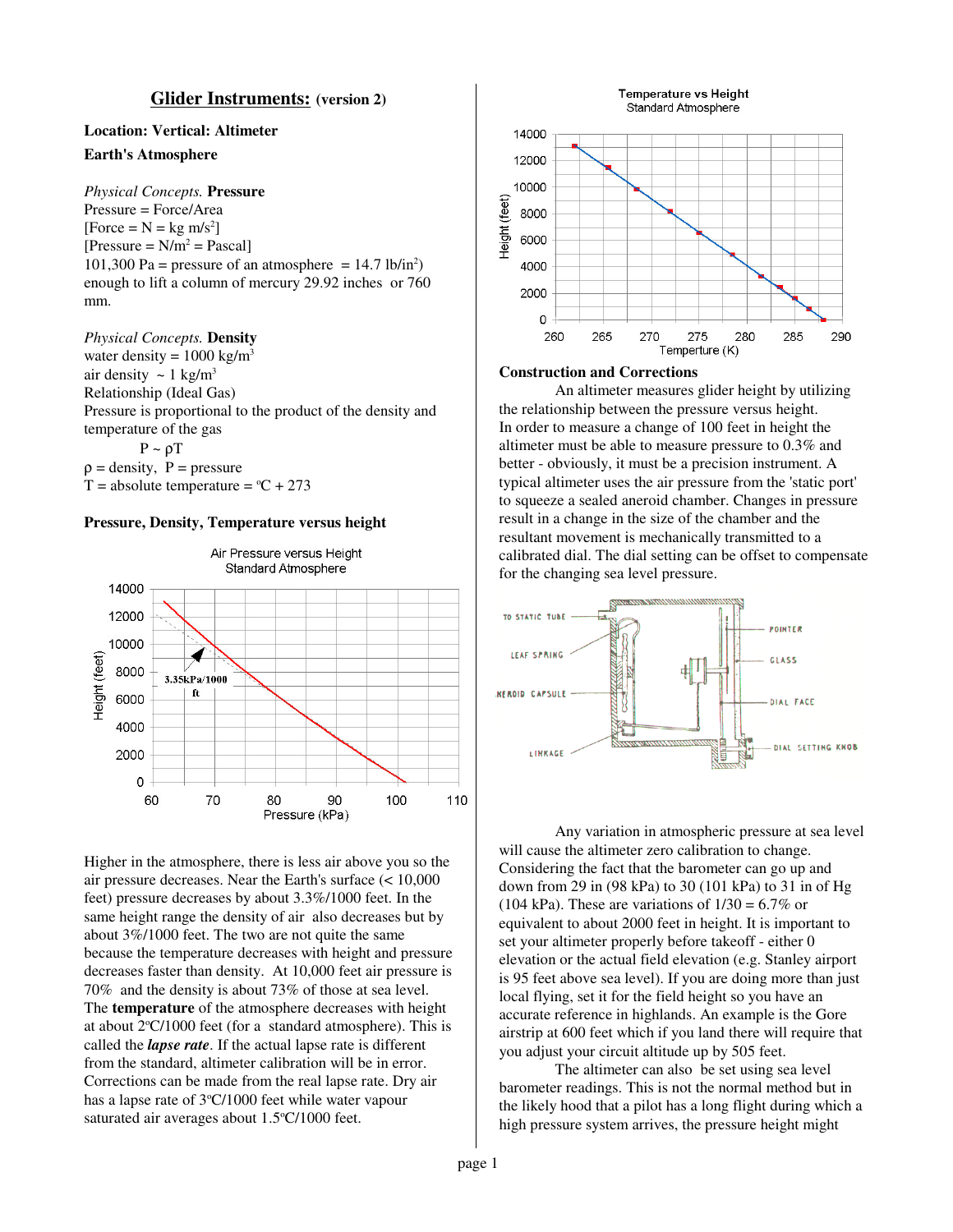change significantly. A 1/2 inch rise in the barometer would make the altimeter read 500 feet too low. This could be dangerous if the pilot relies only on the altimeter for landing (which a good pilot does not do). A reference barometer at the airport can be used to read the new sea level pressure and this can be radioed to the glider who then can reset the altimeter zero and correct the error.



A typical altimeter dial is shown above and note that there is more than one indicating pointer. The linkage mechanism is built such that one pointer indicates 0 to 1000 feet in one revolution while another will mark the 1000's of feet . A third hand then shows multiples of 10,000 feet. In this fashion the instrument can indicate a large range of altitude with high sensitivity and readability.

#### **Barograph**

This is a clock driven recording altimeter can provide a secure record of height and needed for most badge flights It uses the same principle as the altimeter, but records the altitude on graph paper mounted on a drum that is turning slowly. This enable flights of up to several hours to be recorded. Some global positioning systems (GPS) have a barograph built into them and can record height and time digitally.

### **Chronometer (Watch)**

A **chronometer** or watch is useful and is required on all flights. Flight times are required for glider logs and flight sheets. At Bluenose there are some time limits flights in club glider.

**Global Positioning Systems** (GPS) have become common in high performance gliders and recently (2000) the price of handheld units are low enough to be economical for many other gliders. These units provide absolute values of latitude, longitude, height, speed, and heading. Their accuracy is limited to 100 m horizontally and 150 m vertically because of military reasons but for general positioning they work well. Most have recording capability and can provide a track of the flight. Special

GPS units that can be sealed have been approved by gliding authorities for badge and competition flights. Since GPS units are used more for recording and not active flying, we will not go into them here. (The author has a separte paper on use of GPS in glide - ask for a copy if you



are interested). **Magnetic Compass:** *Your direction reference*

### **Properties of Earth's Magnetic Field**

Declination and Inclination.

The lines of the magnetic field of the Earth do not align with the true North-South direction. Their deviation varies dramatically with position on the Earth. The above map of North America shows the lines of constant magnetic declination. Here in Nova Scotia the compass needle points about 20 degrees west of true north. Runways are aligned with magnetic north. So runway 27 at Stanley Airport (heading 270°) is not due west but actually heading 250° or 20° south of west. Magnetic declination is not constant and slowly changes from year to year. In Nova Scotia it is decreasing about 5' arc per year. Topographical maps have their magnetic declinations and rate change printed on the margins.

The compass is not used frequently by the glider pilot because we usually fly visual flight rules and use line of sight to determine our flight path. It is necessary and can be useful, however, if a glider is caught in a cloud and has

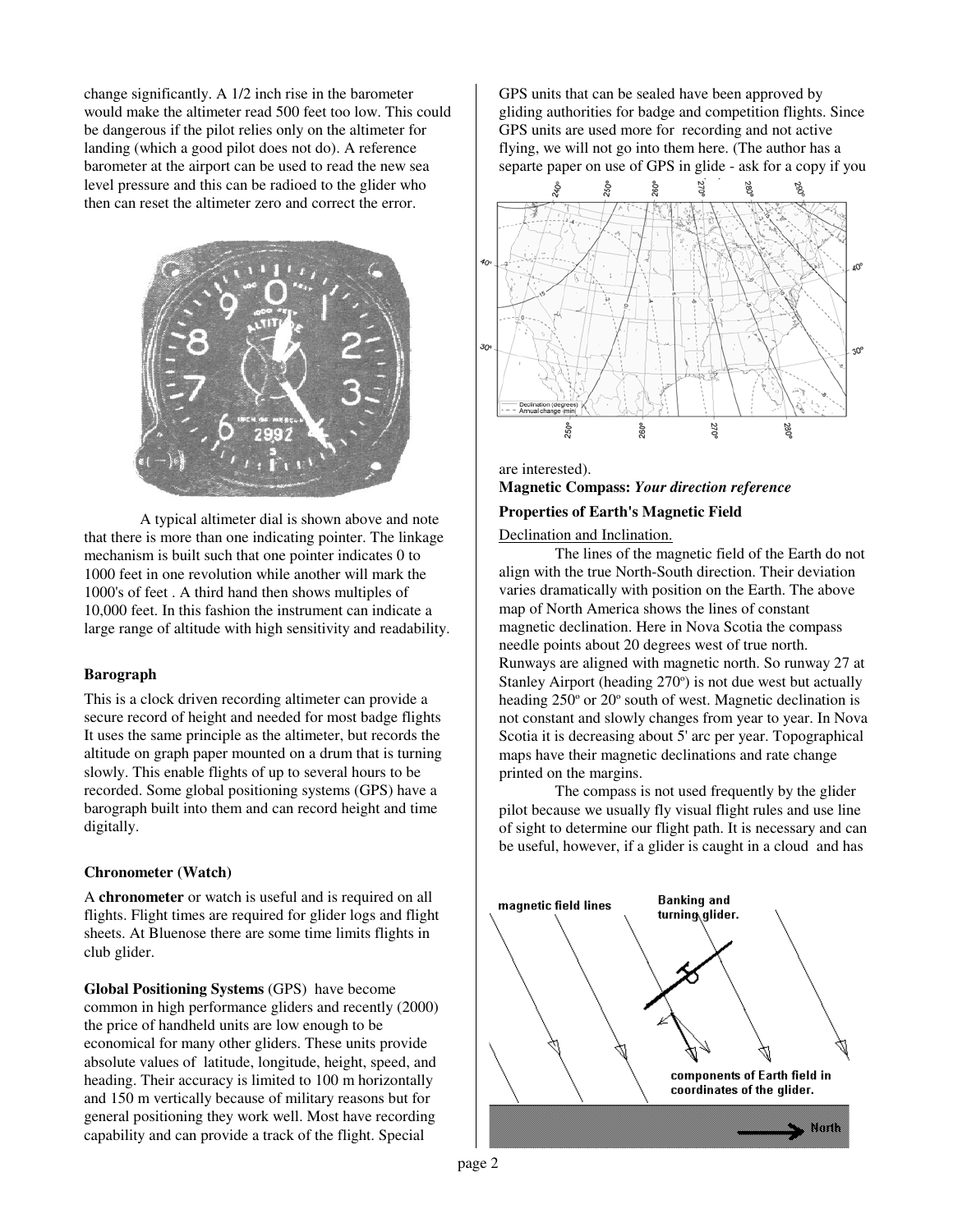zero visibility and must maintain a heading so as to not fly in circles.

The compass reacts strangely to turning. The reason for this is that the magnetic field lines are not parallel to the Earth's surface. In fact in our part of the world, they dip severely down at an angle of 70°. The diagram above illustrates an extreme case of the problem. As a glider banks and turns, it will fly east or west with its wings tilted more than 20° to the horizon. The compass will be tilted at the same angle and because of the forces of turning, the 'horizontal' will feel to be parallel to the wings. The compass should point north along one wing. However, at this tilted angle the component of the steeply dipping magnetic field has it 'horizontal' component relative to the glider pulling the compass needle to point along the wing to the south. Hence the compass will read exactly 180° in the wrong direction. .

When the glider is heading magnetic north or south it will read correctly but as it turns as shown above, it will swing 180°. As you can image, as the glider goes around in its circle, the compass will swing wildly and be quite unreliable. At times it will swing in the opposite direction that you are turning. To get a proper reading from a magnetic compass, you must fly a straight and level path.

The compass must be aligned periodically. It is affected by changes in location of metal objects in the cockpit and has small adjusting magnets to facilitate alignment (Alignment is called 'swing' the compass).

#### **Velocity and the Airspeed Indicator (ASI):**

The horizontal speed of every aircraft is determined using the airspeed indicator which uses the pressure differential between a pitot tube and static port. The static port samples the air pressure at a spot where the airflow past the aircraft is least disturbed and represents the speed of the aircraft. The pitot (ram type) samples the air pressure in a chamber where there is direct connection to the air flow but the air flow is stopped. An expression for

#### **Bernoulli's Equation**

Bernoulli's equation is useful in explaining the operation of the ASI and other glider instruments that operate by air pressure and flow. The pressure, velocity, and density of a fluid at different points along the flow by

| $P + 1/2 \rho V^2 + \rho g h = constant$ |                                                 |
|------------------------------------------|-------------------------------------------------|
| $P = pressure$ of the fluid              | $g = acceleration$ of gravity                   |
| $\rho$ = density of the fluid            | $= 9.8$ m/s <sup>2</sup> = 32 ft/s <sup>2</sup> |
| $V = speed of the fluid$                 |                                                 |
| $h = height of the fluid$                |                                                 |
|                                          |                                                 |

pressure differential between the pitot and the outside can be written using Bernoulli's equation.

| Static pressure: | $P_{static}$ + 1/2 $\rho$ V <sup>2</sup> + $\rho$ g h = const |
|------------------|---------------------------------------------------------------|
| Pitot pressure:  | $P_{\text{pitch}} + 1/2 \rho (0)^2 + \rho g h = \text{const}$ |

Subtracting these two gives (when the height of both are the same)

### $P_{\text{pitch}}$  **-**  $P_{\text{static}} = 1/2 \rho V^2$

Note that the pressure difference is proportional to the square of the airspeed and proportiona to the density of the air. The dial of the ASI must be properly calibrated to display the velocity of the air past the glider in knots, mi/hr or km/hr. This is Indicated Air Speed (IAS).

As long as the air hits the pitot directly and flows past the static ports the ASI is reliable. However, if glider is slipping through the air this will not be the case and the ASI is not accurate.

Static ports are usually paired on either side of the



glider along the fuselage where the air flow is smooth and undisturbed by the wings or stabilizers. In the Ka gliders, these are on the side ahead of the cockpit halfway up the body. There are two ports to compensate for pressure imbalances that occur when the air impinges on the fuselage at an angle. While the side facing the air flow will have a higher pressure and the other shielded from the air flow will be lower, the sum of the two will tend to average and produce less error in the static pressure.

ASI is calibrated assuming the air density of a standard atmosphere at sea level. As you can see from the relation

$$
P_{\text{pitch}} - P_{\text{static}} = 1/2 \ \rho \ V^2
$$

if the density is lower (as it is at higher altitudes) the pressure difference will be lower and the IAS will be too low . At lower temperatures and higher density air yields an ASI reading too high but this is not often the case.

The IAS error is not a problem. Air density decreases by about 3%/1000 feet and for a constant velocity the IAS will decrease by that amount. Lift and drag of the aircraft also vary directly with the density of the air and as a result the stall speed is increased. However, because of the low ASI reading, the pilot will flying faster and will be safe from stall.

If, for instance, C-GAWA stalls at 28 knots IAS at sea level, it will continue to stall at 28 knots IAS at all altitudes. The stall speed increase with height but the ASI reads low with height and the two effects exactly cancel.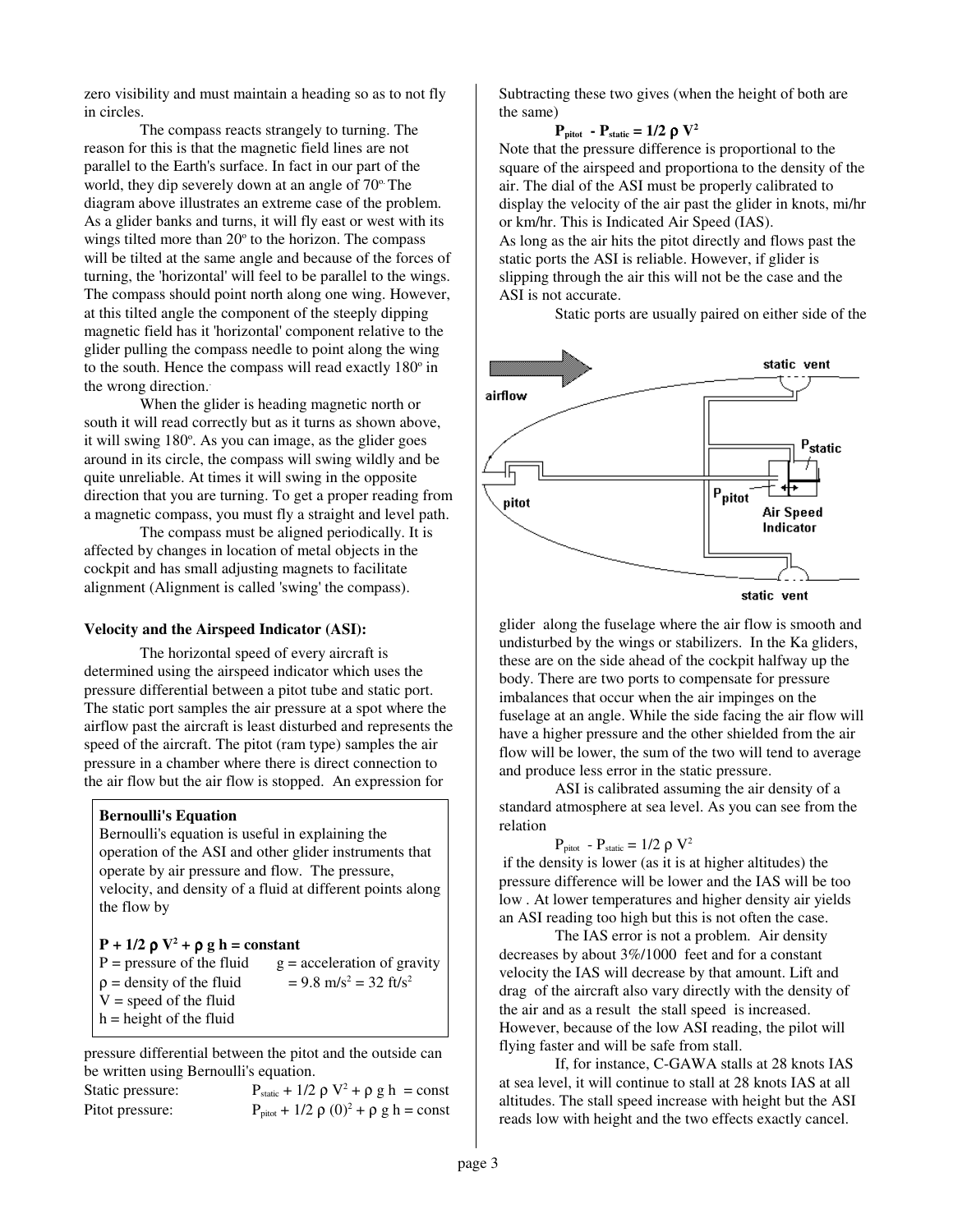The same holds for all the other characteristic speeds of the glider including the best glide and sink speeds.

## **The Variometer : Vertical Airspeed**

The variometer allows the glider to become a sailplane. It is the most reliable means of finding lift and avoiding sink so as to stay aloft to enjoy the sport. As with the ASI, the variometer works by measuring air pressure.

There are many types of variometers, but they all use the same principle. Record the air pressure, then wait a small interval of time and record the air pressure again. Subtract the two air pressures and if there is a decrease you are increasing in altitude, if there's an increases you are falling.

In fact, computerized variometer work in exactly this fashion. An electrical pressure transducers records the pressure electronically, the pressure is stored in memory, and subtracted from a new pressure measurement moments later. The rate of change of altitude is then calculated by the resident microprocessor which then sends the results to a numerical readout. This type of variometer requires only a static port and does not need the more complicated ports used in more traditional variometers. The computer will use an electronic signal from the airspeed indicator to correct of stick thermals and sink rates of the glider.

#### **Variometer Mechanisms**

Most common variometers are not digital in nature. The all the air at pressure is stored in an insulated reservoir so that the air will not change temperature and hence change pressure in the container. The container is filled and emptied through a small capillary tube leading to the static pressure. The resistance to flow through the capillary causes a pressure difference between outside and inside the container. A flexible diaphragm separates the areas of different pressure and will be deflected by the



difference. When there is no flow, the pressure will be the same on the two sides. Movement of the diaphragm can be indicated through an electrical or mechanical linkage. (e.g. taut band)

In some mechanical variometer the diaphragm and capillary are replace by a tight fitting vane between the two sides. As shown in the next illustration, an annular volume in this instrument is effectively divided into two parts , "A" and "B" by a very lightweight van mounted on a pivot. When the static air pressure is reduced as in a climb, the pressure in volume "A" will also be reduced, causing the vane to rotate clockwise pushed by the higher pressure in "B". There is leakage around the edge of the vane so



that air flowing from the reservoir into volume "B" will leak into volume "A" and out to the static source. When the climb stops, the pressure in "A" and "B" quickly becomes equalized and the vane, together with the indicating needle, is returned to the original position by means of a hair spring. By use of different hair springs, instruments of different sensitivity can be made. Because of the extremely small mass and lightweight construction of its moving parts the instrument has a very rapid response time and, despite its fine bearings and delicate internal construction it is relatively rugged.

The mechanical variometer is an older design with response times of about 3-4 seconds and while most modern variometers are electronic with better sensitivity and faster response.

In one form of electric variometer, the air flow into and out of the reservoir is measured by its cooling effect on a thermistor. A thermistor changes electrical resistance dramatically as it changes temperature. The usual arrangement is to have the thermistors in a bridge

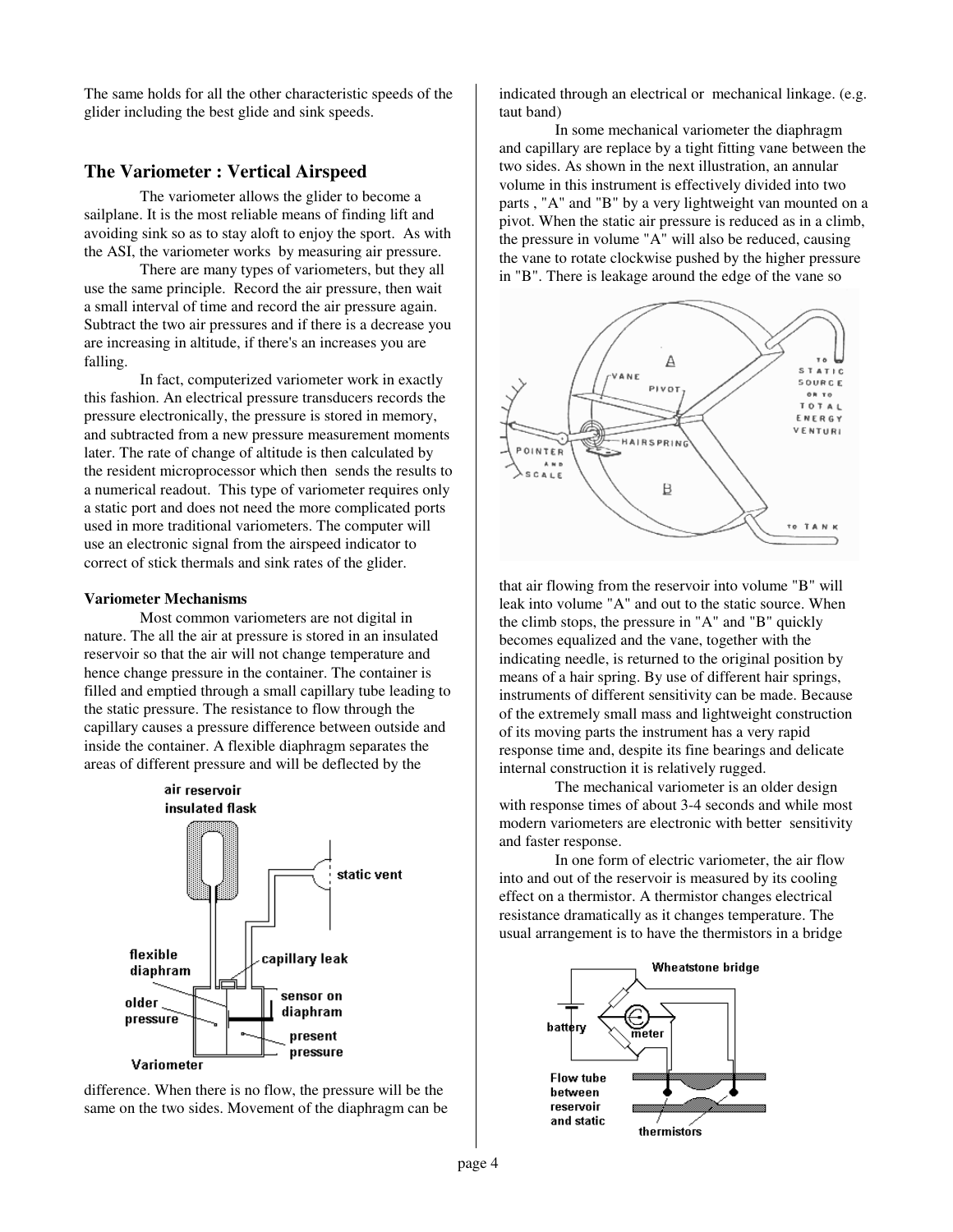circuit whose balance is upset as one of the thermistor's resistance changes due to cooling in an expanding air flow. The unbalanced bridge is indicated by an electrical meter similar in appearance to that of a mechanical variometer.

A variometer is a very sensitive instrument and can measure 50 feet/minute rise or fall of a glider. The rule of thumb of 3.3 kPa per 1000 feet means that 50 feet/min equals (1/20)  $3.3kPa/min = 0.165 kPa/min$  or about 3 Pa/s. If the response time is1 seconds then the variometer must be able to sense a pressure difference of 3 Pa. (that is 1 part in 30,000 of an atmosphere and equal to the weight of  $300g$  on 1 m<sup>2</sup> or 1/30 gram on 1 cm<sup>2</sup>) Paper clip = 1 g.

### **Total Energy Compensation**

#### **Compensator Type**

A variometer will read ups or downs as the glider pulls up



or dives. These actions are an annoyance to the glider pilot who is using the variometer to find thermals and avoid sink and can greatly affect the efficiency of their flying. There are a ways of partially correcting for these 'stick thermals'.

The figure above shows additional connections and devices to utilize the air pressure from the pitot tube to correct the variometer for stick movement. Let's go through an example to illustrate how it works. Consider the case where a pilot is flying fast then pulls up. How does the compensator work?

**1.** As the plane pulls up it goes higher into lower pressure air at higher altitude.

**2.** The static side of the variometer would decrease in pressure and its diaphragm would normally be pushed toward that side (indicating positive vertical velocity). However, this does not happen because at the same time.....

**3.** When the glider pulls up, it decreases in velocity and the pressure in the pitot tube will decrease from what it was at higher speed.

**4.** This will cause the diaphragm in the compensator to move toward the pitot side and reduce increase the volume and reduce the pressure on the reservoir side of the variometer.

**5.** If properly balance, this reduced reservoir pressure will match the reduced static pressure.

**6** The Variometer reads no change.

The compensator will increase the pressure on the reservoir side it the glider goes into a dive and the variometer will read no change in vertical velocity. This type of compensation is sensitive to changes in static and pitot pressure changes and hence if the glider yaws the variometer can be badly compensated

#### **Constant Energy Tube Type**

A compensator which does not use a diaphragm compensator, usually uses a venturi tube for the static side of the variometer and no connection to the pitot tube. One type of venturi is a tube with a hole, slot or two slots on the down wind side of a tube protruding into the airflow. The venturi should be placed in the air stream where it is least disturbed by the glider itself. As the air flows around the tube, a lower pressure is created on the downwind side of



the tube. The higher the airspeed the lower the pressure.

The connections for a venturi tube compensated variometer is shown below. Its operation can be understood by considering what happens during a pull up. 1. As the glider pulls up and gains height the static air pressure decreases.

2. The glider also slows at a smaller glide angle.

3. Slower speeds past the venturi means a higher pressure at the venturi holes.

4. The venturi must be built so that the increase in its pressure nearly compensates the decrease in static pressure and the variometer sees no change.

On stick down and increase glide angle the air speed increases, the altitude decreases faster and the pressure increases. But the decrease in pressure at the venturi holes compensate and again the variometer is unaffected.

If however, the glider flies into a thermal its airspeed will not change but the glider will be rising. The pressure at the venturi will be decreasing and the variometer will indicated a positive vertical air speed.

The best location of the Total Energy (TE) tube is mounted on and in front of the vertical stabilizer high above the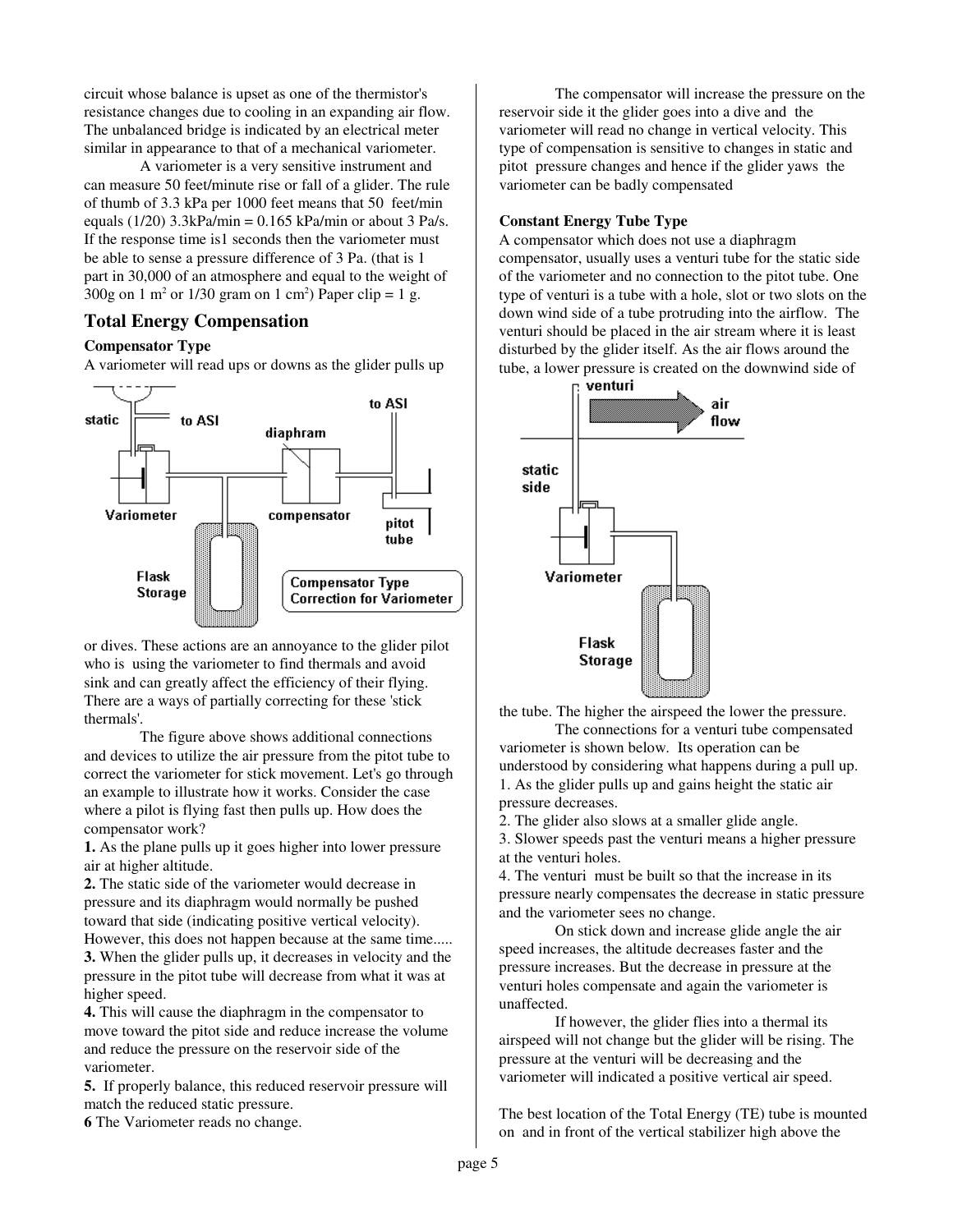fuselage. Some TE tubes are placed on the nose of the aircraft or on and above the fuselage behind the cockpit . The TE compensator does not correct for the sink rate of the glider. As the speed of a glider increases, its sink rate will increases and that will be indicated on the TE compensated variometer. There are additional connections that will allow remove of this last variation.

# **The Netto or Air Mass Variometer**



The sink rate of a glider generally increases with airspeed. These relationship vary approximately quadratically with airspeed as you can see in the graphs (called polars) shown below.

As you will remember, the pressure from the pitot relative to the static pressure varies with the square of the airspeed. The netto uses this fact to as-nearly-as-possible cancel out the affects of the sink rate on the variometer. As the velocity increases sink rate increases (the glider is dropping in altitude faster) and the rate of pressure increase on the venturi increases. This increase in pressure on the venturi side can be compensated with a little bit of added pressure from the pitot. A connection is made from



the pitot to the reservoir side of the variometer through a capillary tube. This tube must be selected to just compensate for the increased sink due to increased air speed. A diagram of the typical connection is shown below.

*Example*: Ka6e Data

Sink rate at  $45$  knots = 1.4 knots 140 feet/min --> 0.46 kPa/min Sink rate at  $60$  knots = 2.4 knots 240 feet/min --> 0.79 kPa/min Ratio of velocity squared  $(60kts/45kts)^2 = 1.8$ Ratio of pressure changes  $(0.79kPa)/(0.46kPa) = 1.7$ 

Since the pitot pressure and altitude pressure are changing at the same rate the pitot connection should compensate the variometer for glider sink rate - it will then read the air mass movement vertically.

The netto variometer, is particularly useful for detecting small thermal when travelling at high speed between thermals. Without a netto variometer, the large sink rate at higher speed masks the small thermals.

In the diagram above, an extra valve has been added on the venturi side. This is for emergency purposes. Normally the venturi is connected to the variometer, but if the venturi is damages, clogged, or lost then the variometer would not function in a useful manner. The valve should be accessible to the pilot and opens to the static pressure of the cockpit. This will allow the variometer to work and give reasonable readings although without the contact energy corrections.

## **The Yaw String -**

When Wilber and Orville Wright were discussing the crucial lateral control of their gliders, they decided a rudder was absolutely necessary. Wilbur is suppose to have said something like: " Yes, and to tell when to apply this new control and to tell how much to apply, we will install a short piece of string out front where we can see it. This string will tell us all we need to know!" -- Wilber had just invented the yaw string - the first aircraft instrument .

## **Care of Instruments**

*Sticking of Instruments* - All dial instruments have delicate mechanical mechanisms that stick slight and lag in their reading. Tap on the instrument panel beside the instrument to loosen the mechanism and update the reading. Do not strike the glass of the meter.

*Checking Airspeed Indicator* - Do no blow into the pitot tube or you might do damage to the altimeter.

*The yaw string* is a rugged instrument but must be in the right spot and renewed when worn out. Always check that it is untangled before launching.

*Power -* Most electrical instruments, as well as the radio, are powered by 12 volt storage batteries (13.8 volts).